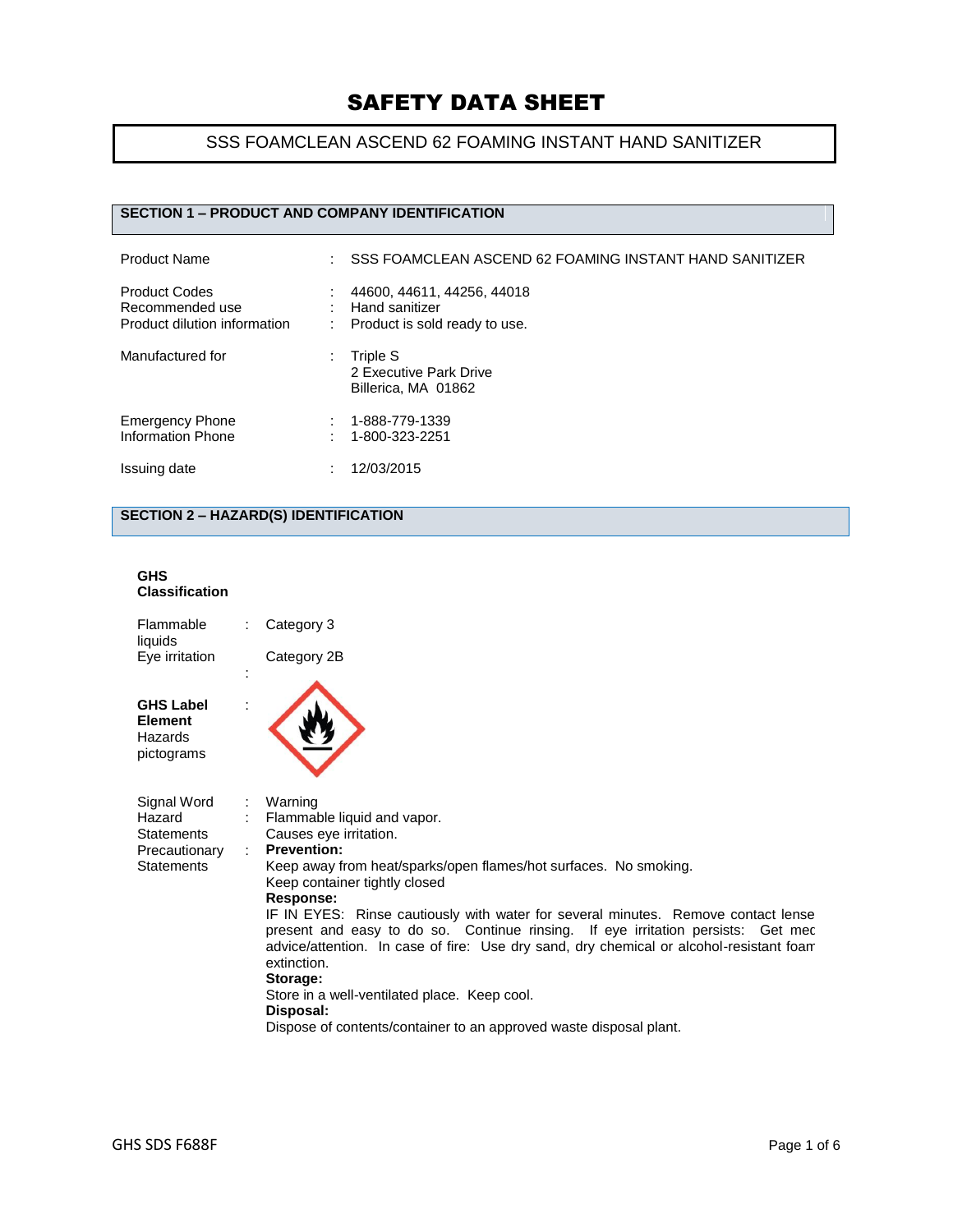## SSS FOAMCLEAN ASCEND 62 FOAMING INSTANT HAND SANITIZER

| <b>SECTION 3 - COMPOSITION / INFORMATION ON INGREDIENTS</b>                                                                         |                                                                                                                                                                                                                                                                                                                                                                                                                                                |                   |
|-------------------------------------------------------------------------------------------------------------------------------------|------------------------------------------------------------------------------------------------------------------------------------------------------------------------------------------------------------------------------------------------------------------------------------------------------------------------------------------------------------------------------------------------------------------------------------------------|-------------------|
| Pure substance/mixture                                                                                                              | Mixture                                                                                                                                                                                                                                                                                                                                                                                                                                        |                   |
| <b>Chemical Name</b>                                                                                                                | CAS-No.<br>Concentration (%)                                                                                                                                                                                                                                                                                                                                                                                                                   |                   |
| <b>ETHANOL</b>                                                                                                                      | $65 - 70$<br>64-17-5                                                                                                                                                                                                                                                                                                                                                                                                                           |                   |
| <b>SECTION 4 - FIRST AID MEASURES</b>                                                                                               |                                                                                                                                                                                                                                                                                                                                                                                                                                                |                   |
| In case of eye contact<br>In case of skin contact<br>If ingested<br>If inhaled<br>Protection of first-aiders<br>Notes to physicians | Flush eyes under eyelids with plenty of cool water for at least 15 minutes. If<br>irritation persists, seek medical/advice attention.<br>If irritation persists, wash with water.<br>Contact a physician or Poison Control Center immediately. Do not induce<br>vomiting never give anything by mouth to an unconscious person.<br>Get medical attention if symptoms occur.<br>No special precautions are necessary.<br>Treat symptomatically. |                   |
| <b>SECTION 5 - FIRE-FIGHTING MEASURES</b>                                                                                           |                                                                                                                                                                                                                                                                                                                                                                                                                                                |                   |
| Suitable extinguishing media<br>Unsuitable extinguishing                                                                            | Use extinguishing measures that are appropriate to local circumstances and<br>the surrounding environment.<br>High volume water jet.                                                                                                                                                                                                                                                                                                           |                   |
| media<br>Specific hazards during<br>firefighting<br>Hazardous combustions                                                           | Fire Hazard.<br>Keep away from heat sources of ignition.<br>Flash back possible over considerable distance.<br>Beware of vapors accumulating to form explosive concentrations.<br>Vapors can accumulate in low areas.<br>Carbon oxides                                                                                                                                                                                                         |                   |
| products<br>Special protective equipment                                                                                            | Use personal protective equipment.                                                                                                                                                                                                                                                                                                                                                                                                             |                   |
| for fire-fighters<br>Specific extinguishing<br>methods                                                                              | Use water spray to cool unopened containers.<br>contaminated fire extinguishing water must be disposed of in accordance<br>with local regulations. In the event of fire and/or explosion, do not breathe<br>fumes.                                                                                                                                                                                                                             | Fire residues and |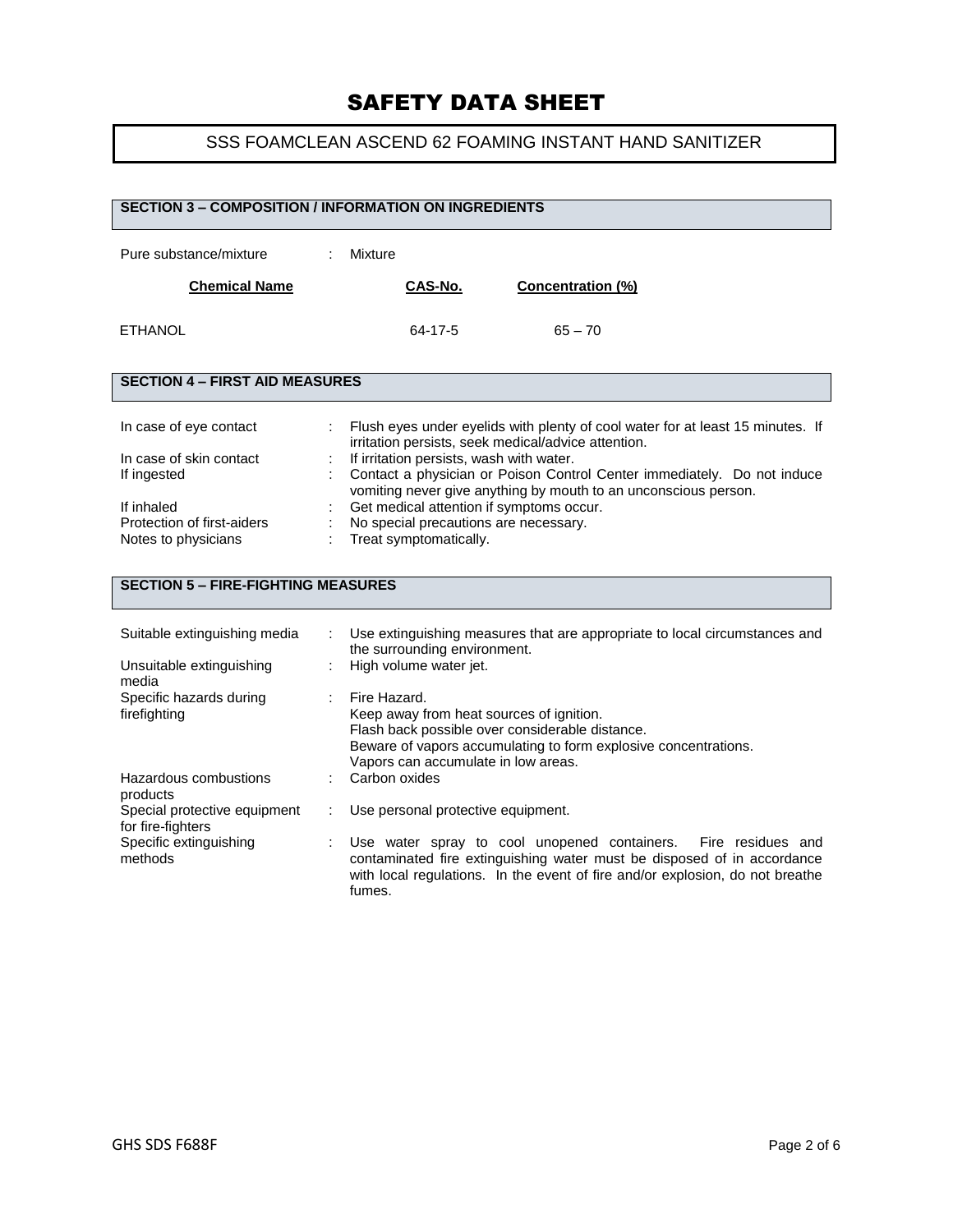## SSS FOAMCLEAN ASCEND 62 FOAMING INSTANT HAND SANITIZER

### **SECTION 6 – ACCIDENTAL RELEASE MEASURES**

| Personal precautions                                | Remove all sources of ignition. Ensure clean-up is conducted by trained<br>personnel only. Refer to protective measures listed in Section 7 and 8.<br>Do not allow contact with soil, surface or ground water.                                                                                                                                                                                                                                                                      |
|-----------------------------------------------------|-------------------------------------------------------------------------------------------------------------------------------------------------------------------------------------------------------------------------------------------------------------------------------------------------------------------------------------------------------------------------------------------------------------------------------------------------------------------------------------|
| Environmental precautions<br>Methods of cleaning up | Eliminate all ignition sources if safe to do so. Stop leak if safe to do so.<br>Contain spillage, and then collect with non-combustible absorbent material<br>(e.g., sand earth, diatomaceous earth, vermiculite) and place in container<br>for disposal according to local, state, and federal regulations (See Section<br>13). Flush away traces with water. For large spills, dike spilled material or<br>otherwise contain material to ensure runoff does not reach a waterway. |

| <b>SECTION 7 - HANDLING AND STORAGE</b> |  |                                                                                                                                                                                                                                                                          |  |
|-----------------------------------------|--|--------------------------------------------------------------------------------------------------------------------------------------------------------------------------------------------------------------------------------------------------------------------------|--|
| Handling                                |  | Avoid contact with eyes. Take necessary action to avoid static electricity<br>discharge (which might cause ignition of organic vapors). Keep away from<br>fire, sparks and heated surfaces. Wash hands thoroughly after handling.<br>Use only with adequate ventilation. |  |
| Storage                                 |  | Keep away from heat and sources of ignition. Keep in a cool, well-<br>ventilated place. Keep away from oxidizing agents. Keep out of reach of<br>Keep container tightly closed. Store in suitable labeled<br>children.<br>containers.                                    |  |
| Storage temperature                     |  | 0 degree C to 45 degree C                                                                                                                                                                                                                                                |  |

#### **SECTION 8 – EXPOSURE CONTROLS / PERSONAL PROTECTION**

Ingredients with workplace control parameters.

| <b>Ingredients</b>                                                 | CAS-No.            | Form of<br>exposure     | <b>Permissible</b><br><b>Concentration</b>                                                                                                                                                                                   | <b>Basis</b>                                                                 |
|--------------------------------------------------------------------|--------------------|-------------------------|------------------------------------------------------------------------------------------------------------------------------------------------------------------------------------------------------------------------------|------------------------------------------------------------------------------|
| <b>ETHANOL</b><br><b>ETHANOL</b>                                   | 64-17-5<br>64-17-5 | TWA<br>TWA              | 1000 ppm<br>1900 mg/m3                                                                                                                                                                                                       | <b>ACGIH</b><br><b>OSHA PEL</b>                                              |
| Engineering measures                                               |                    | airborne contamination. |                                                                                                                                                                                                                              | Good general ventilation should be sufficient to control workers exposure to |
| Personal protection<br>Eves<br>Hands<br><b>Skin</b><br>Respiratory |                    |                         | Eye protection should be used when splashing may occur.<br>No protective equipment is needed under normal use.<br>No protective equipment is needed under normal use.<br>No protective equipment is needed under normal use. |                                                                              |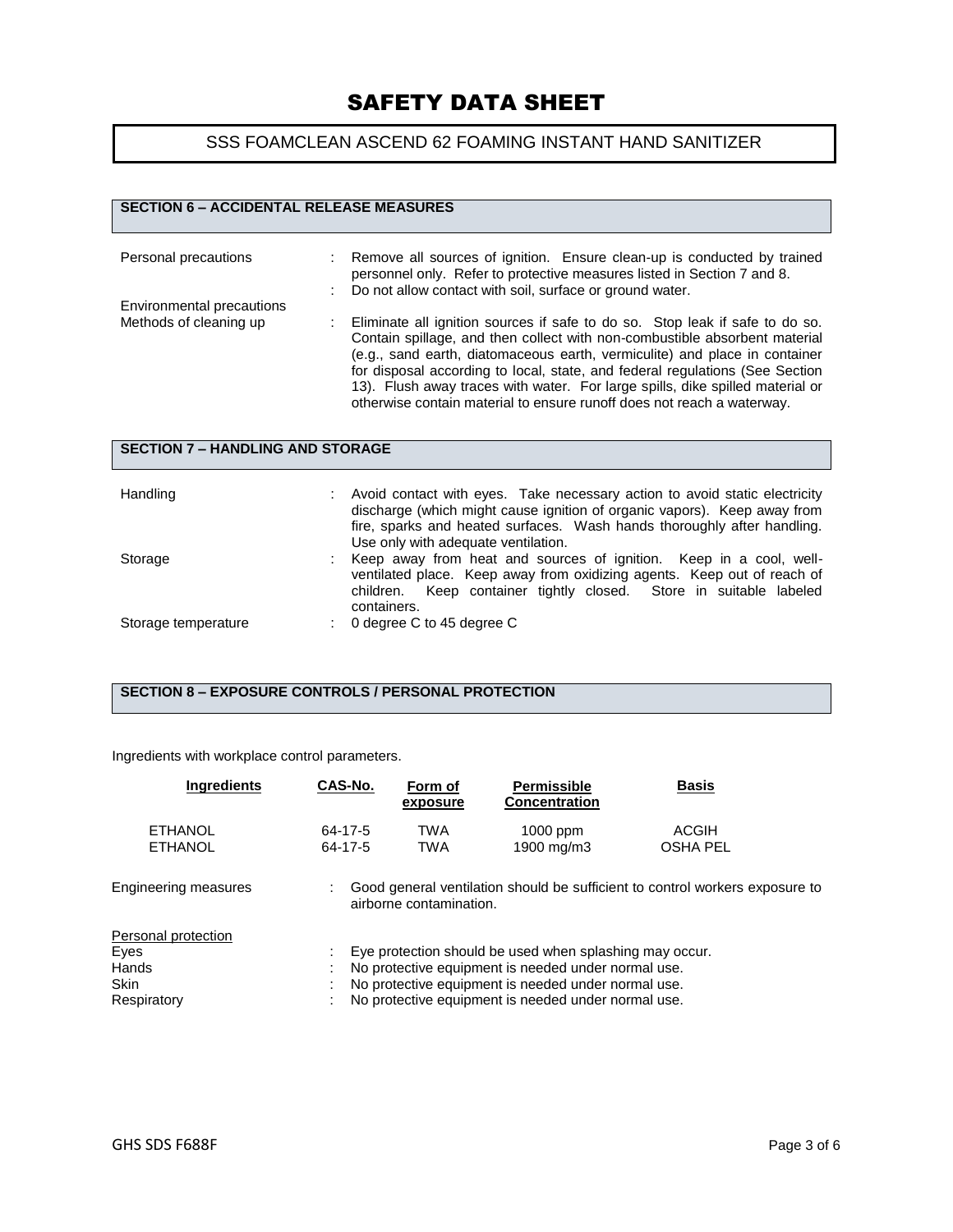### SSS FOAMCLEAN ASCEND 62 FOAMING INSTANT HAND SANITIZER

#### **SECTION 9 – PHYSICAL AND CHEMICAL PROPERTIES**

Appearance: Clear liquid<br>
Odor: Alcoholic odor<br>
Odor: Alcoholic odor Odor Threshold: No data available<br>ph: 8.3 typical Melting point/freezing point: N/A<br>Initial boiling and boiling range: N/A Flash point:  $77$  F; 25 C<br>Evaporation rate: <1

Relative density: No data available.<br>Solubility (ies): No data available. Partition coefficient: n-octanol/water: No data available.<br>Auto ignition temperature: N/A Decomposition temperature: No data available.<br>Viscosity: N/A Upper/lower flammability limits (% by volume): Upper:19; Lower: 3.3

Flammability (solid, gas): No data available

#### **SECTION 10 – STABILITY AND REACTIVITY**

| Stability                | The product is stable under normal conditions.                   |
|--------------------------|------------------------------------------------------------------|
| Possibility of hazardous | : No dangerous reaction is known under conditions of normal use. |
| reactions                |                                                                  |
| Conditions to avoid      | : Heat, flames, and sparks.                                      |
| Incompatible materials   | None known.                                                      |
| Hazardous decomposition  | Carbon oxides                                                    |
| products                 |                                                                  |

### **SECTION 11 – TOXICOLOGICAL INFORMATION**

| Information on likely routines | Inhalation, eye contact, skin contact. |
|--------------------------------|----------------------------------------|
| of exposure                    |                                        |

#### **Potential Health Effects**

| Eves             | : Cause of irritation.                                        |
|------------------|---------------------------------------------------------------|
| <b>Skin</b>      | : Health injuries are not known or expected under normal use. |
| Ingestion        | : Health injuries are not known or expected under normal use. |
| Inhalation       | : Health injuries are not known or expected under normal use. |
| Chronic exposure | : Health injuries are not known or expected under normal use. |

#### **Experience with Human Exposure**

| Eye contact  | Redness, irritation.             |
|--------------|----------------------------------|
| Skin contact | : No symptoms known or expected. |
| Ingestion    | : No symptoms known or expected. |
| Inhalation   | No symptoms known or expected.   |

#### **Toxicity**

| Acute oral toxicity                  | Acute toxicity estimate: >5,000 mg/kg |
|--------------------------------------|---------------------------------------|
| Acute inhalation toxicity            | No data available                     |
| Acute dermal toxicity                | Acute toxicity estimate: >5,000 mg/kg |
| Skin corrosion/irritation            | No data available                     |
| Serious eye damage/eye<br>irritation | Mild eye irritation.                  |
| Respiratory or skin<br>sensitization | No data available.                    |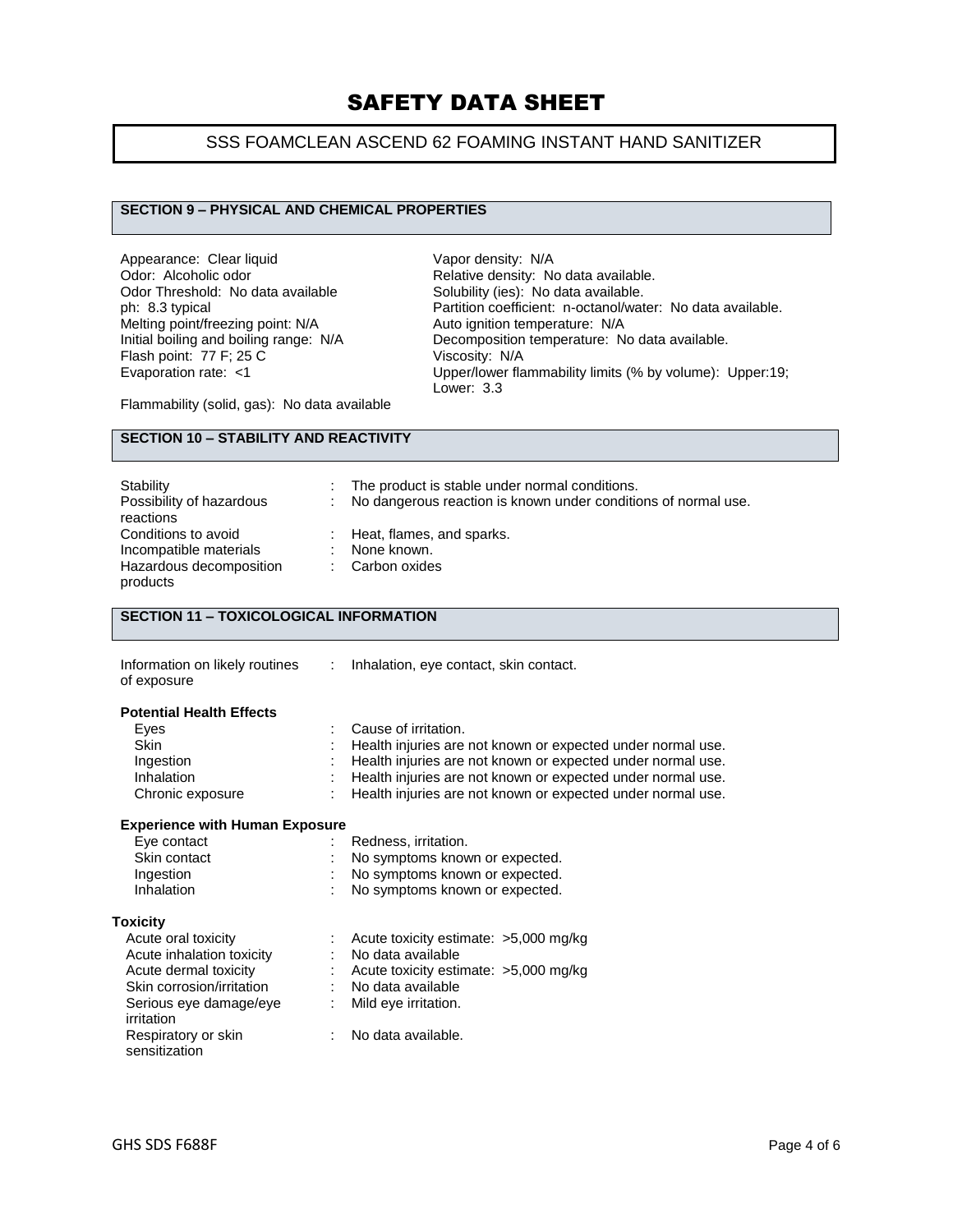#### SSS FOAMCLEAN ASCEND 62 FOAMING INSTANT HAND SANITIZER

| Carcinogenicity                                                   |                                                                                                                                                                                                                                                                                                      |
|-------------------------------------------------------------------|------------------------------------------------------------------------------------------------------------------------------------------------------------------------------------------------------------------------------------------------------------------------------------------------------|
| <b>IARC</b>                                                       | No component of this product present at levels greater than or equal to 0.1%<br>is identified as a probable, possible or confirmed human carcinogen by<br>IARC.                                                                                                                                      |
| <b>OSHA</b>                                                       | No ingredient of this product presents at levels greater than or equal to 0.1%<br>is identified as a carcinogen or potential carcinogen by OSHA.                                                                                                                                                     |
| <b>NTP</b>                                                        | No ingredient of this product present at levels greater than or equal to 0.1%<br>is identified as a known or anticipated carcinogen by NTP.                                                                                                                                                          |
| <b>SECTION 12 - ECOLOGICAL INFORMATION</b>                        |                                                                                                                                                                                                                                                                                                      |
| <b>Ecological Tests</b>                                           | Data is not available.                                                                                                                                                                                                                                                                               |
| Environmental Impact                                              | The product ingredients are expected to be safe for the environment at the<br>concentrations predicted under normal use and accidental spill scenarios.<br>Packaging components are compatible with the conventional solid waste<br>management practices.                                            |
| <b>SECTION 13 - DISPOSAL CONSIDERATIONS</b>                       |                                                                                                                                                                                                                                                                                                      |
| Disposal methods                                                  | The product should not be allowed to enter drains, water courses or the soil.<br>When possible recycling is preferred to disposal or incineration. If recycling<br>is not practicable, dispose of in compliance with local regulations. Dispose<br>of wastes in an approved waste disposal facility. |
| Disposal considerations                                           | Dispose of as unused product. Empty containers should be taken to an<br>approved waste handling site for recycling or disposal. Do not reuse empty<br>containers.                                                                                                                                    |
| <b>RCRA</b> – Resource<br><b>Conservation and Recovery</b><br>Act | D001 (Ignitable)                                                                                                                                                                                                                                                                                     |

### **SECTION 14 – TRANSPORT INFORMATION**

Certain shipping modes or package sizes may have exceptions from the transport regulations. The classification provided may not reflect those exceptions and may not apply to all shipping modes or package sizes. The shipper / consignor / sender are responsible to ensure that the packaging, labeling, and markings are in compliance with the selected mode of transport.

| <b>Shipment</b> | <b>Identification Number</b> | <b>Proper Shipping Name</b> | <b>Hazardous</b><br><b>Classification</b> | <b>Packaging Group</b> |
|-----------------|------------------------------|-----------------------------|-------------------------------------------|------------------------|
| US DOT          | None                         | <b>CONSUMER COMMODITY</b>   | ORM-D                                     | None                   |
| IATA (Air)      | <b>ID8000</b>                | <b>CONSUMER COMMODITY</b>   | 9                                         | N/A                    |
| IMDG (Vessel)   | Un1170                       | ETHANOL SOLUTION            | 3                                         | III, LTD QTY           |